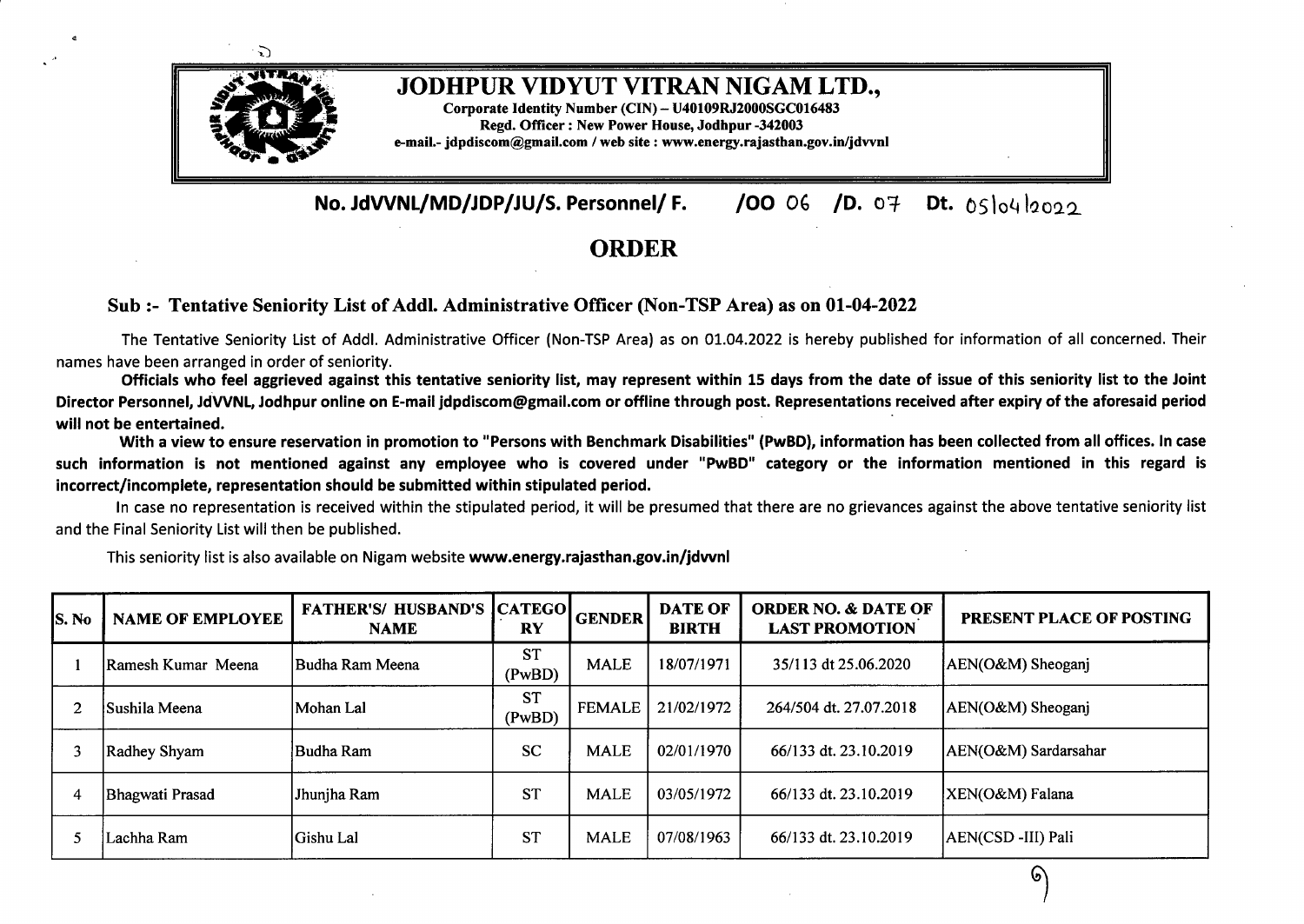| S. No | <b>NAME OF EMPLOYEE</b> | <b>FATHER'S/ HUSBAND'S</b><br><b>NAME</b> | <b>CATEGO</b><br><b>RY</b> | <b>GENDER</b> | <b>DATE OF</b><br><b>BIRTH</b> | <b>ORDER NO. &amp; DATE OF</b><br><b>LAST PROMOTION</b> | PRESENT PLACE OF POSTING      |
|-------|-------------------------|-------------------------------------------|----------------------------|---------------|--------------------------------|---------------------------------------------------------|-------------------------------|
| 6     | Vachna Ram              | Bhagga Ram                                | <b>ST</b>                  | <b>MALE</b>   | 11/06/1977                     | 54/151 dt. 21.08.2020                                   | AEN(O&M) Sheoganj             |
| 7     | Babu Lal                | Pama Ram                                  | <b>SC</b>                  | <b>MALE</b>   | 01/02/1969                     | 38/116 dt. 25.06.2020                                   | AEN(O&M) Bilara               |
| 8     | Shiv Lal                | Heeraji                                   | <b>SC</b><br>(PwBD)        | <b>MALE</b>   | 05/01/1967                     | 38/116 dt. 25.06.2020                                   | AO(O&M) Sirohi                |
| 9     | Babu Lal                | Maghaji                                   | <b>OBC</b>                 | <b>MALE</b>   | 04/07/1962                     | 38/116 dt. 25.06.2020                                   | AO(O&M) Jalore                |
| 10    | Hukma Ram               | Sona Ram                                  | OBC                        | <b>MALE</b>   | 02/07/1967                     | 38/116 dt. 25.06.2020                                   | AEN(O&M) Bhadarna             |
| 11    | Asha Ram Vyas           | B. D. Vyas                                | <b>GEN</b>                 | <b>MALE</b>   | 15/06/1962                     | 38/116 dt. 25.06.2020                                   | XEN(BFL) Bikaner              |
| 12    | <b>Trilok Chand</b>     | Ram Ratan                                 | <b>GEN</b>                 | <b>MALE</b>   | 21/06/1964                     | 38/116 dt. 25.06.2020                                   | AEN(O&M) Kolayat              |
| 13    | Asha                    | Mangi Lal                                 | <b>GEN</b>                 | <b>FEMALE</b> | 19/04/1964                     | 38/116 dt. 25.06.2020                                   | AEN(CSD-A-I) Jodhpur          |
| 14    | Radhey Shyam            | Ramji Lal                                 | <b>GEN</b>                 | <b>MALE</b>   | 03/03/1966                     | 38/116 dt. 25.06.2020                                   | AEN(O&M) Srikaranpur          |
| 15    | Sita Ram Mali           | Kachawa Ram                               | <b>GEN</b>                 | <b>MALE</b>   | 25/03/1966                     | 38/116 dt. 25.06.2020                                   | AEN(M&P) Sirohi               |
| 16    | Sandeep Saran           | Kishna Ram                                | <b>BC</b>                  | <b>MALE</b>   | 25/08/1985                     | 38/116 dt. 25.06.2020                                   | AEN(O&M) Bajju                |
| 17    | Gagan Jasuja            | Mohan Kumar Jasuja                        | <b>GEN</b>                 | <b>MALE</b>   | 20/11/1978                     | 38/116 dt. 25.06.2020                                   | SE(O&M) Sriganganagar         |
| 18    | Shivpal Singh Shekhawat | Ghanshyam Singh                           | <b>GEN</b>                 | <b>MALE</b>   | 21/08/1988                     | 55/152 dt. 21.08.2020                                   | AEN(Rural) Nokha              |
| 19    | Manoj Kumar Saran       | T.R Saran                                 | BC                         | <b>MALE</b>   | 21/09/1987                     | 38/116 dt. 25.06.2020                                   | Secy(Admn.) Jodhpur           |
| 20    | Aasha Ram               | Mani Ram                                  | BC                         | <b>MALE</b>   | 10/02/1991                     | 38/116 dt. 25.06.2020                                   | <b>AEN(Rural)</b> Suratgarh   |
| 21    | Ashwini Dubey           | Satya Prakash Dubey                       | <b>GEN</b>                 | <b>MALE</b>   | 12/09/1987                     | 38/116 dt. 25.06.2020                                   | AEN(HTM-PC) Jodhpur           |
| 22    | Aakash Garg             | Pradeep Garg                              | <b>GEN</b>                 | <b>MALE</b>   | 07/01/1990                     | 38/116 dt. 25.06.2020                                   | AEN(O&M) Hanumangarh Junction |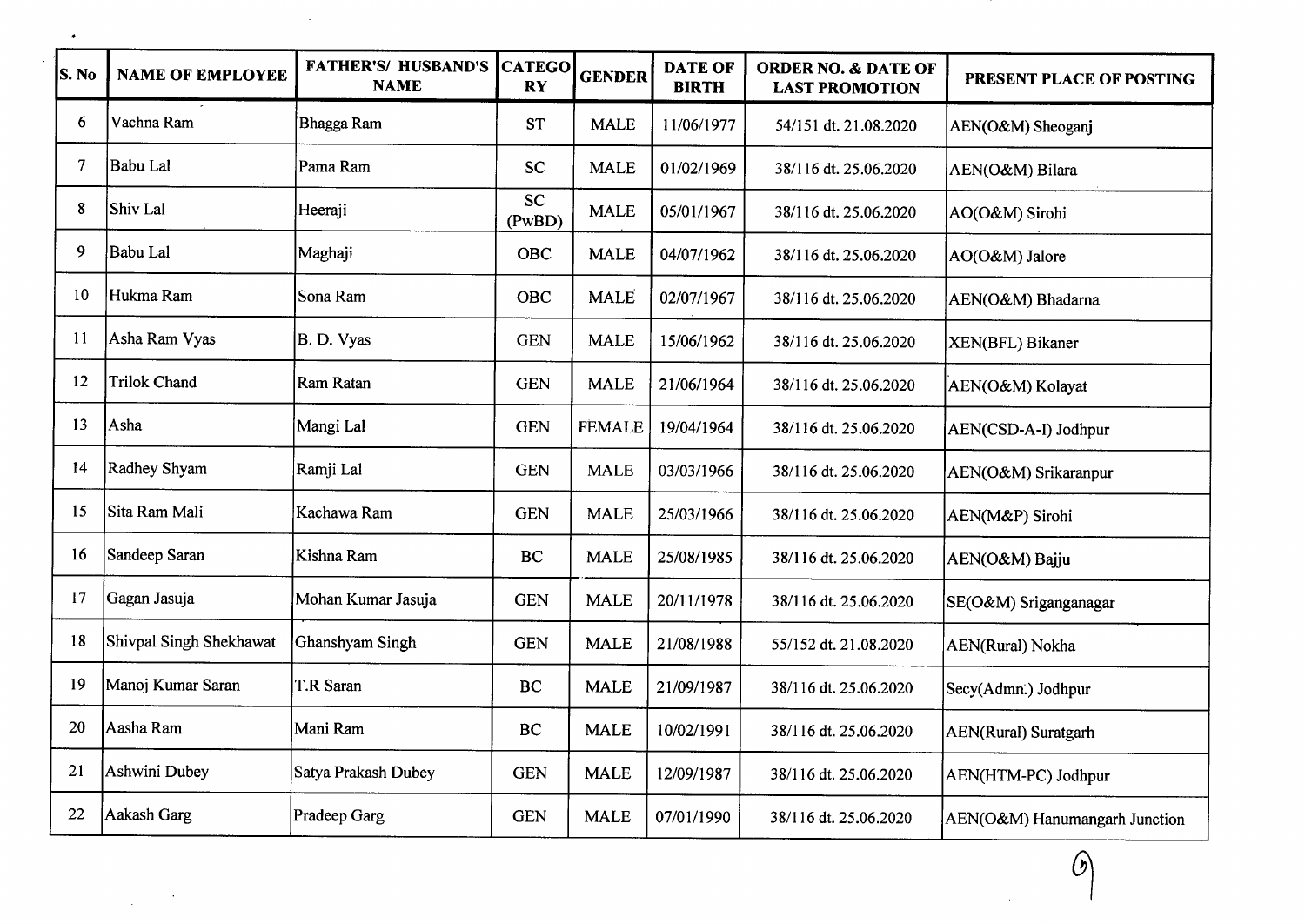| S. No | <b>NAME OF EMPLOYEE</b> | <b>FATHER'S/ HUSBAND'S</b><br><b>NAME</b> | <b>CATEGO</b><br><b>RY</b> | <b>GENDER</b> | <b>DATE OF</b><br><b>BIRTH</b> | <b>ORDER NO. &amp; DATE OF</b><br><b>LAST PROMOTION</b> | PRESENT PLACE OF POSTING |
|-------|-------------------------|-------------------------------------------|----------------------------|---------------|--------------------------------|---------------------------------------------------------|--------------------------|
| 23    | <b>Srikant Pareek</b>   | Gordhan Lal Pareek                        | <b>GEN</b>                 | <b>MALE</b>   | 05/07/1988                     | 38/116 dt. 25.06.2020                                   | AEN(O&M) Loonkaransar    |
| 24    | Narsingh Lal            | Madho Lal                                 | <b>SC</b><br>(PwBD)        | <b>MALE</b>   | 16/11/1965                     | 44/127 dt. 07.07.2020                                   | AEN(O&M) Pipalia         |
| 25    | Sharvan Kumar           | Jagmal Ram                                | <b>SC</b>                  | <b>MALE</b>   | 15/02/1970                     | 44/127 dt. 07.07.2020                                   | AEN(O&M) Anoopgarh       |
| 26    | Ramesh Kumar            | Ratna Ram                                 | <b>SC</b>                  | <b>MALE</b>   | 20/09/1970                     | 44/127 dt. 07.07.2020                                   | AEN(O&M) Ramseen         |
| 27    | Yusuff Ali              | Rajak Khan                                | <b>BC</b>                  | <b>MALE</b>   | 10/09/1984                     | 44/127 dt. 07.07.2020                                   | XEN(O&M) Sadulpur        |
| 28    | Sunil Kumar             | Om Prakash                                | <b>BC</b>                  | <b>MALE</b>   | 02/06/1988                     | 55/152 dt. 21.08.2020                                   | AEN(O&M) Tibbi           |
| 29    | Satya Prakash           | Om Prakash                                | <b>BC</b>                  | <b>MALE</b>   | 11/07/1985                     | 55/152 dt. 21.08.2020                                   | XEN(Vig-DC), Jodhpur     |
| 30    | Ravindra Sandhu         | Daljeet Singh Sandhu                      | <b>GEN</b>                 | <b>MALE</b>   | 08/02/1987                     | 55/152 dt. 21.08.2020                                   | AEN(O&M) Bajju           |
| 31    | Mitali Ramdev           | Kedar Nath Ramdev                         | <b>GEN</b>                 | <b>FEMALE</b> | 05/03/1989                     | 127/284 dt 10.03.2021                                   | AEN(CSD-C-I) Jodhpur     |
| 32    | Suresh Kumar Paliwal    | Roopa Ram Paliwal                         | <b>SC</b>                  | <b>MALE</b>   | 19/05/1990                     | 127/284 dt 10.03.2021                                   | AEN(O&M) Sadri           |
| 33    | Mamta Giri              | Kishan Giri                               | <b>BC</b>                  | <b>FEMALE</b> | 20/05/1991                     | 128/285 dt 10.03.2021                                   | PO(O&M), Hanumangargh    |
| 34    | Dheeraj Kumar Sharma    | Dinesh Kumar Sharma                       | <b>GEN</b>                 | <b>MALE</b>   | 19/08/1987                     | 128/285 dt 10.03.2021                                   | SE (O&M) Churu           |
| 35    | Manish Kumar            | HariSingh Panwar                          | BC                         | <b>MALE</b>   | 02/03/1988                     | 40/121 dt. 26/07/2021                                   | AEN(CSD-C-II) Jodhpur    |
| 36    | Jhanwar Lal Suthar      | Pappu Ram Suthar                          | <b>BC</b>                  | <b>MALE</b>   | 04/01/1989                     | 40/121 dt. 26/07/2021                                   | XEN(Civil) Bikaner       |
| 37    | Kamal Kishor Swami      | Kailash Chandra Swami                     | <b>BC</b>                  | <b>MALE</b>   | 03/04/1987                     | 40/121 dt. 26/07/2021                                   | AEN(Vig), Bikaner        |
| 38    | Anuja Aggarwal          | Mohd Aarif Khan                           | <b>GEN</b>                 | <b>FEMALE</b> | 25/01/1983                     | 40/121 dt. 26/07/2021                                   | AEN(CSD-D-III) Jodhpur   |
| 39    | Dimple Sharma           | Suresh Narayan Sharma                     | <b>GEN</b>                 | <b>FEMALE</b> | 02/09/1986                     | 40/121 dt. 26/07/2021                                   | AEN(O&M) Sujangarh       |

 $\Omega$